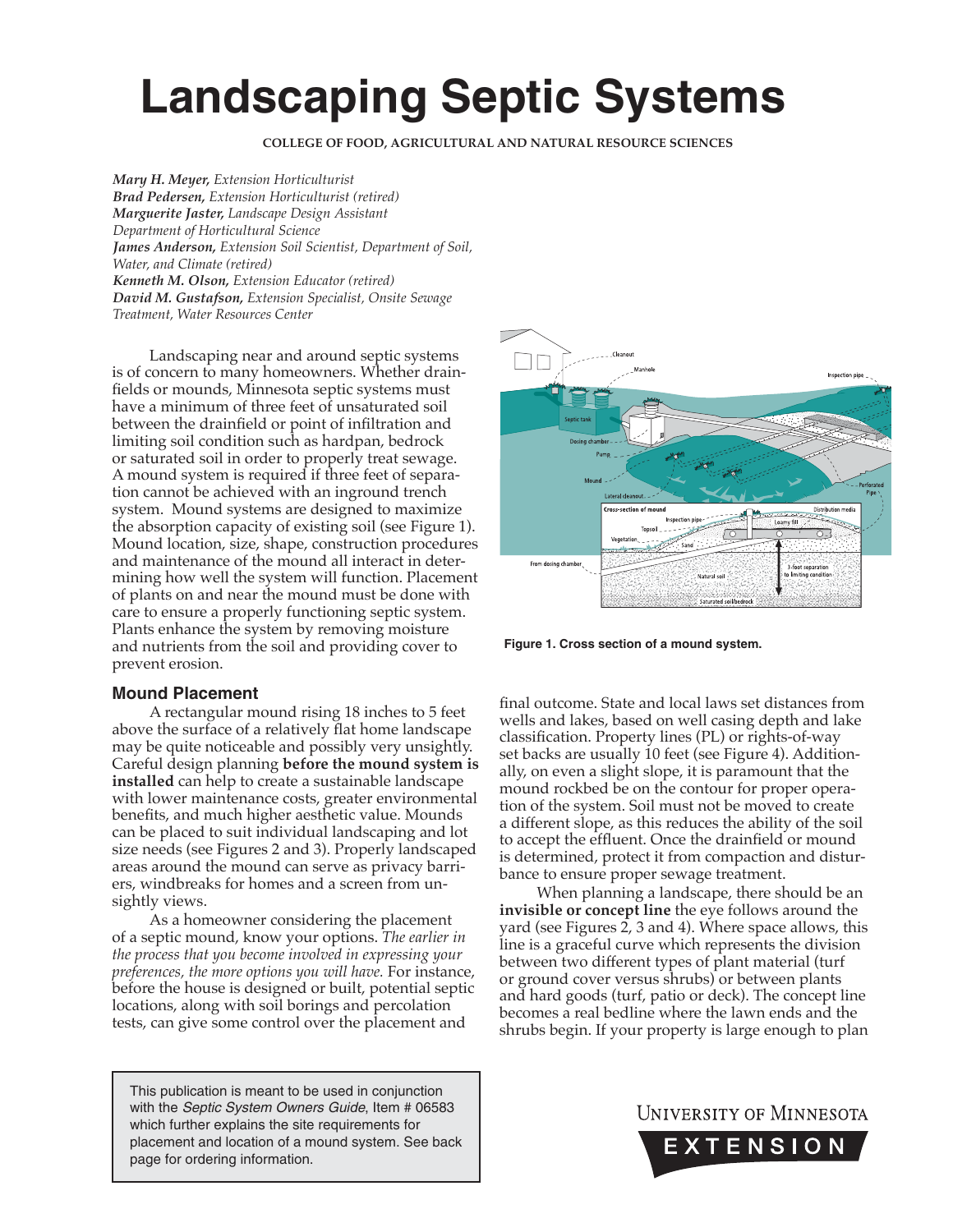

**Figure 2. A and B represent possible placement of mound septic systems.**

an **unbroken turf area** as the first priority, then place the septic system beyond the bedline disguising it as part of a shrub or perennial area or screening it with trees or large shrubs. If your property is smaller, blending the mound into the overall landscape is still the key. Try moving the focal point from the mound to other plants or features. **Extending the actual berm** with additional topsoil at the same height and curving the perimeter, then sloping down and away can conceal the existence of the system (see Figure 4). If the drainfield must be located near a drive, patio, or walkway, retaining walls may be used to save space, but only on the uphill side of the berm. Connect the extended berm to another large feature in the yard, such as a pool enclosure or other fenced area, using retaining walls for transition. ALWAYS design with the entire yard or viewing area in mind—connect it to the whole picture.

#### **Guidelines for Planting on and Near Septic Mounds**

It is very important that the integrity of the mound be kept intact and that soil does not wash away. A permanent vegetation cover is required to minimize topsoil loss. Open sites are more susceptible to frost, heaving and erosion. Plants trap snow which acts as a mulch and prevents erosion.

- Topsoil on the mound should be a minimum of 6 inches and a maximum of 16 inches.
- Do not till when planting.
- Establish a cover as soon as possible to limit erosion.
- Always wear gloves when working over septic systems to minimize your contact with soil.
- Use plants that do not like water or wet soils near the septic system. This will prevent their root systems from interfering with the septic system. The larger the plant, the more extensive (not necessarily deeper) the root system.



**Figure 3. C and D show additional mound system locations.**

- **Do not place** trees and shrubs **ON** the mound; they may be planted at the foot or on side slopes. Frame the mound with trees and shrubs at a distance, but use only herbaceous (non-woody) plants on the mound itself. Trees should be planted a minimum of 20 feet from the edge of the mound. Trees known for seeking water reservoirs, such as poplar, maple, willow and elm, should be planted at least 50 feet from the mound. Shrubs should not be planted on top of the mound.
- Avoid irrigation and fertilization on a mound; in fact, never plan to irrigate this area. Use plants that can withstand dry conditions. Plants listed on the back page tolerate and thrive on natural rainfall in Minnesota.
- Minimize traffic on the mound, both human and animal, to avoid soil compaction. Do not exercise pets or stake pets on septic mounds. Never drive a car or other vehicle across the mound or mow when the soil is wet. Compacted soil can lead to soil erosion and impedes the flow of air around the system. In winter, activity on a mound can cause frost to penetrate resulting in freezing problems.
- Do not plant edible plants, such as vegetables and herbs on a mound or drainfield.
- Annually inspect the mound for animal damage such as burrowing and tunneling. Control animals at the first sign of tunneling or burrowing before damage is extensive.
- Root barriers (geotextiles impregnated with a longlasting herbicide that kills plant roots) have been used around mounds. Installation is expensive and can be avoided with proper plant selection.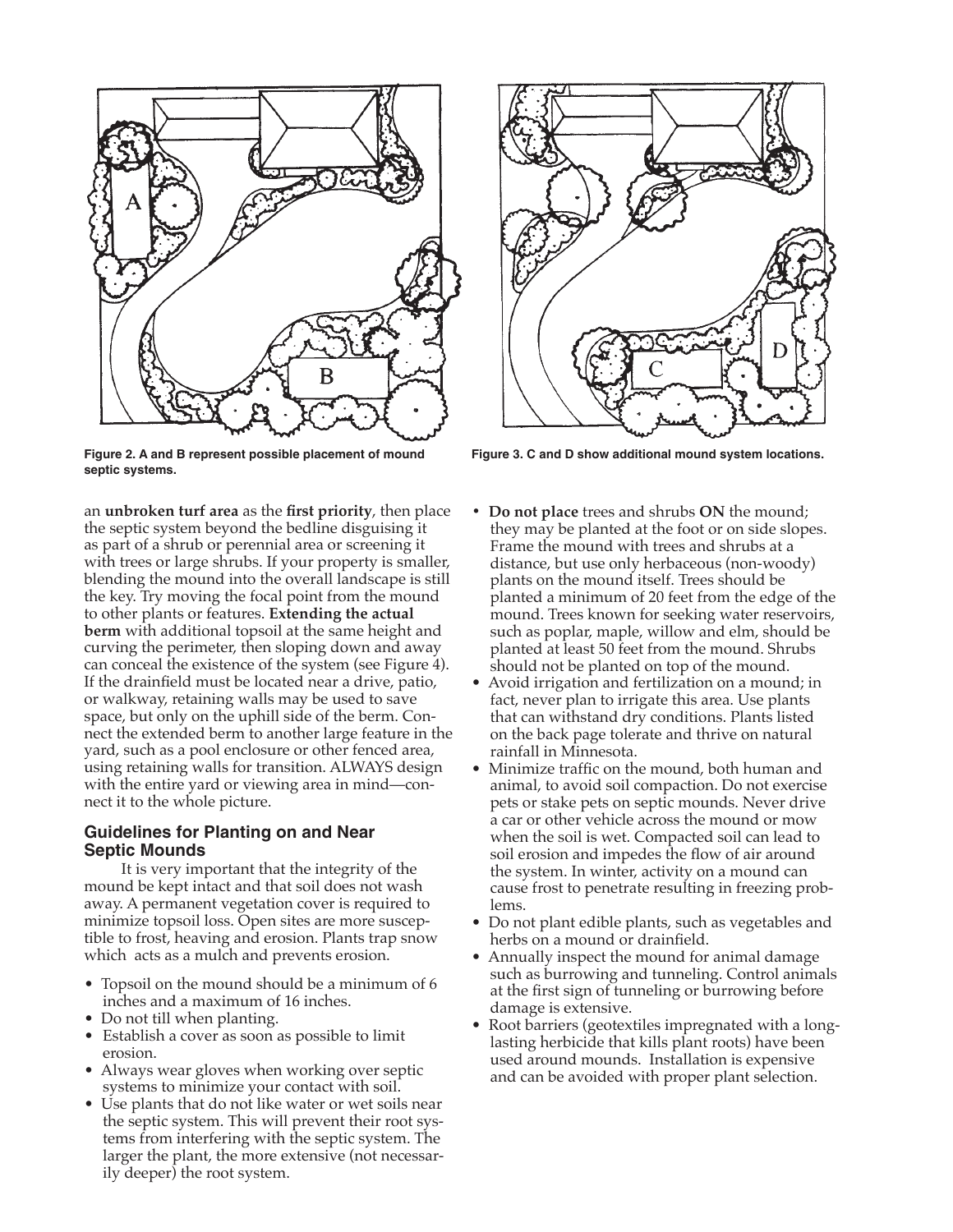

**Figure 4. Model landscape plan for mound septic system.**